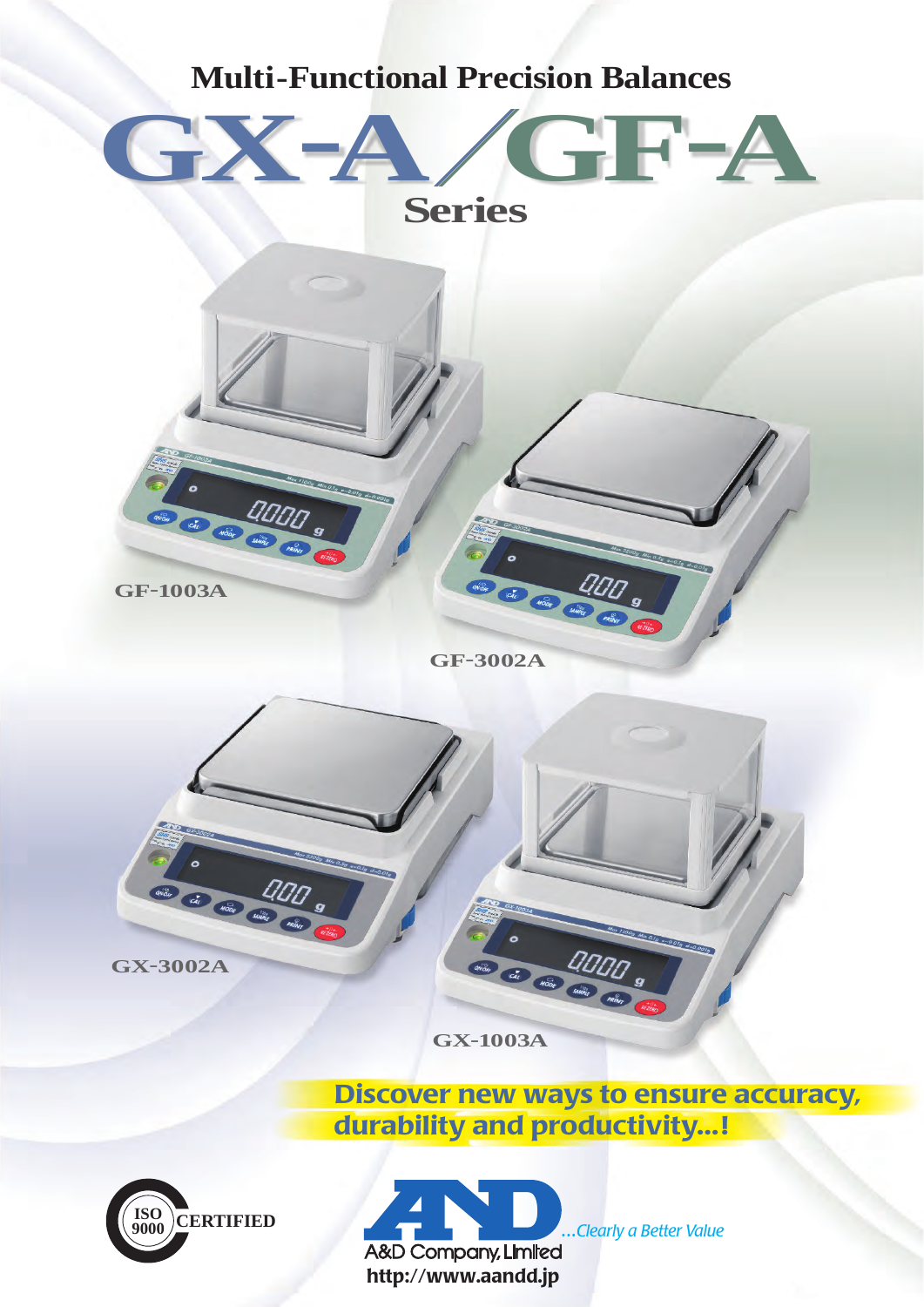# **Introducing The Next Generation Of Introducing The Next Generation Of Automated Weighing Applications Automated Weighing Applications**

Today, it has become commonplace for materials to be weighed with automated devices. As precision balances are increasingly used in that way not just in production lines/systems but also in laboratories, users now face a range of unexpected problems.

# **Fact 1: Precision balances are designed to measure static loads only.**

The weight sensor of a precision balance, *regardless of its manufacturer*, breaks in a short period if it is continuously affected by loads with acceleration (i.e. impact shocks). This typically occurs in factories where materials are placed roughly by machines or thrown by operators onto balances. In addition, impact shocks can easily shift values and cause errors.

The difficulty is that even if you know the above, you may not know what degree of impact shock is safe or unsafe for the balance to take necessary preventive measures such as refining the automatic loading mechanism.



### **Solution: Impact Shock Detection (ISD)**  $\bullet$

The GX-A/GF-A series visualizes the magnitudes of impact shocks that the weight sensor receives at four levels. It beeps once at Level 3 and twice at Level 4 (both of which should be avoided).



### **Cushioning under the weighing pan**

The two leaf springs that support the weighing pan of the GX-A/GF-A series also mitigate impact shocks significantly.

#### **Overload protection**

The weight sensor is well protected against vertical and transverse *static* overloading. It won't break due to malfunction of the weighing system's actuator and the resulting excess load. A&D's testing demonstrated that even a human did no damage to the balance by stepping on it.



# **Fact 2: Precision balances are intended to be used in a stable environment.**

The performance (repeatability as well as display stability) of a precision balance is worsened by external disturbances such as drafts and vibrations, which is often the case in the field. Therefore, it is strongly recommended to evaluate whether the set-up conditions are appropriate. Checking repeatability, however, is cumbersome, especially once the balance is embedded in a system. Further, it is not uncommon that users don't have an adequate test weight.

*1*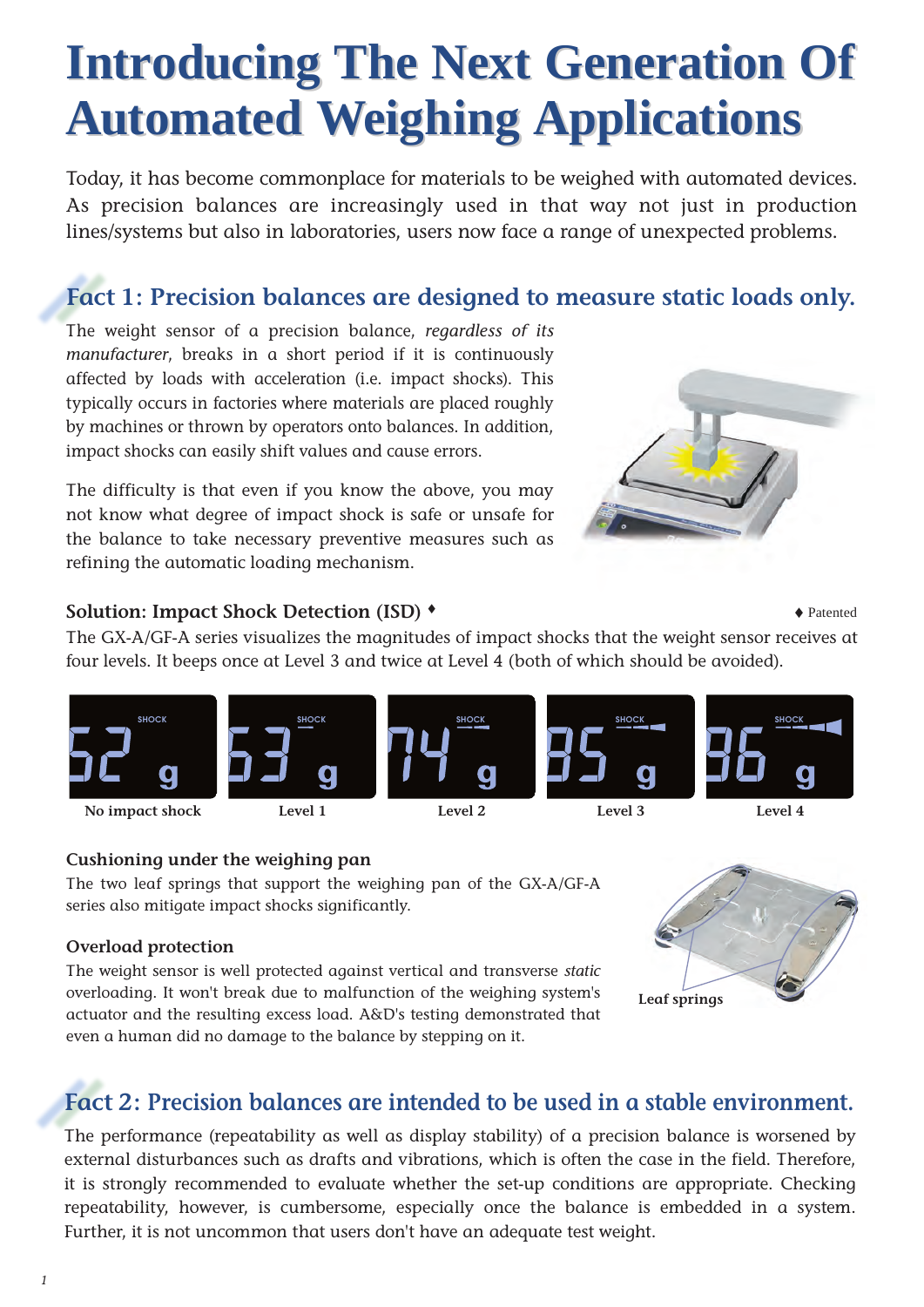### **Solution: Auto Precision Assessment (APA)**

The GX-A/GF-A series is designed with A&D's latest technology, Electronically Controlled Load (ECL). This technology artificially generates a minute load (0.3 to 3% of the weighing capacity) by altering the equilibrium state of the weight sensor.  $\bullet$  After making a quick diagnosis of whether there is a critical failure, the balance indicates the standard deviation (i.e. repeatability) calculated from 10 repeated measurement with ECL on the spot. The entire process takes only 1.5 minutes.

♦ Patent pending



**Standard deviation calculated using ECL**

### **Adjustable response characteristics**

You can trade weighing speed for higher display stability<sup>\*1</sup> or vice versa by selecting one of three preset response characteristics (FAST, MID or SLOW).

\*1 This is not to improve repeatability.

# **Fact 3: Internal clocks of precision balances are never in complete sync with those of external devices.**

This clock time disparity manifests as a problem most noticeably when you measure and record flow rates of pumps, feeders and other devices at short intervals\*2 with a balance connected to a PC that performs the calculation. The timing at which the balance receives the command from the PC to send the weight value and its display refresh cycle gradually go out of alignment. In consequence, the PC intermittently produces irregular values (spikes when graphed) even if the actual flow rate is constant.



**Time disparity of two different internal clocks** (when the balance display refresh rate is 5 times/sec, the interval is 1 sec, and the balance's internal clock goes slightly ahead of the PC's)

### **Solution: Flow Rate Display (FRD)**

The GX-A/GF-A series can calculate and display/output the mass flow rate (the unit of measure can be selected from g/s, g/m or g/h), or the volume flow rate (mL/s, mL/m or mL/h) by entering the density of the material. Up to 10 densities can be saved to the device. Both the display refresh rate and interval (set between 1 second and 1 hour) are regulated by the same internal clock of the balance, making measurements free from the aforementioned problem.



**Flow rate measurement using FRD as opposed to the conventional method**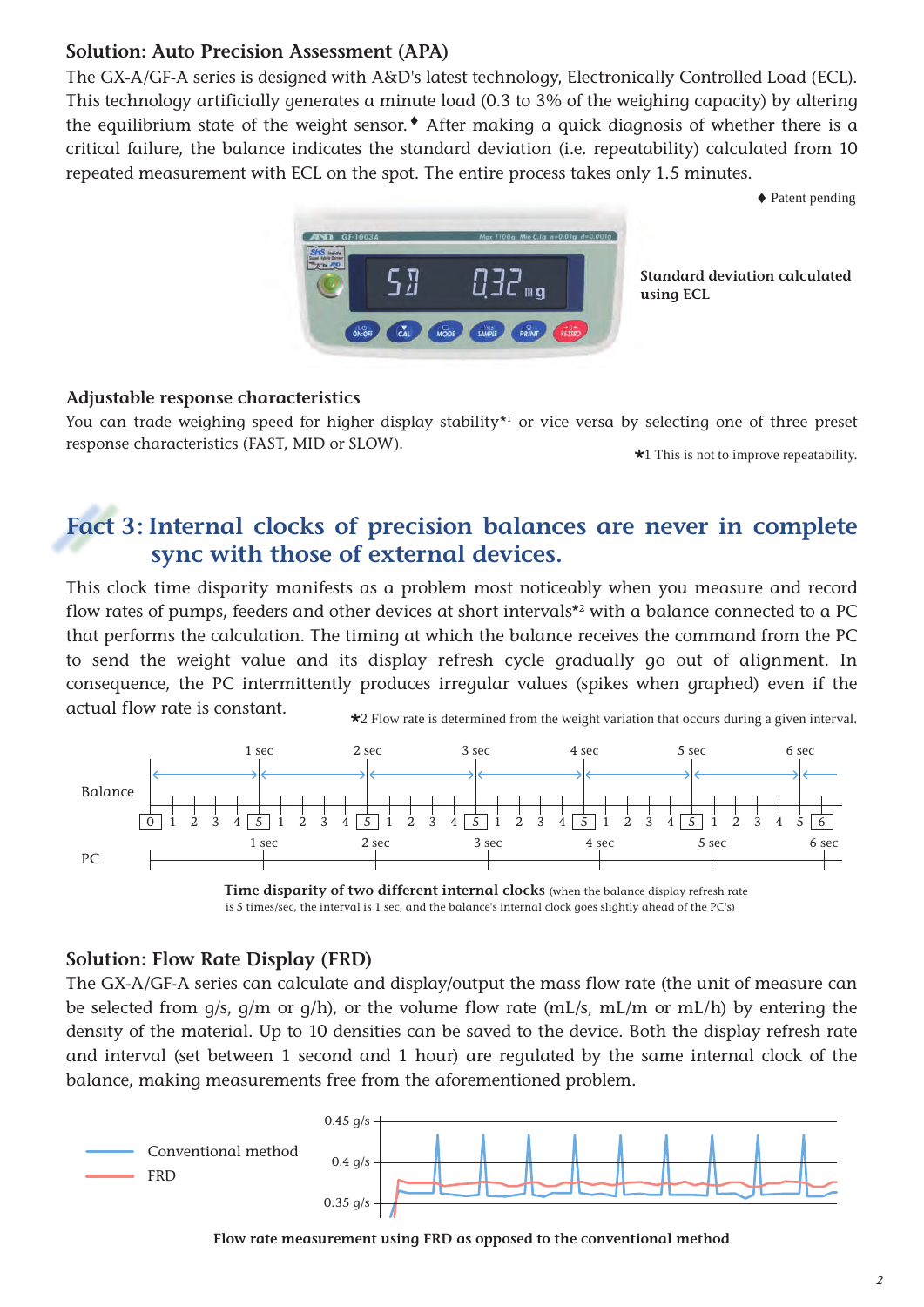#### **Flow rate comparator**

The indication allows you to monitor whether the flow rate is kept within the designated limits.

#### **Tare memory**

The tare value can be saved in non-volatile memory so that the remaining amount of the material in the container can be displayed again\*3 , even if power is disrupted for any reason during loss-in-weight measurement.

\*3 When this function is activated, the power-on re-zero/tare is turned off.

On top of the above, the GX-A/GF-A series has many advanced and practical features and is perfect for manual weighing applications.



#### **RS-232C and USB interfaces as standard**

For the USB interface, you can toggle between the Quick USB mode (plug-and-play with weighing data output to a PC only) and the Virtual COM mode (for bi-directional communication\*4 ) with internal settings. A USB cable is provided as standard.

\*4 A special driver downloaded from the A&D website needs to be installed on the PC (except those with Windows 10).



#### **Security slot**

An off-the-shelf (such as Kensington) anti-theft lock can be used to prevent the balance from being lost.

#### **Reverse backlit LCD display**

The contrast of black and white provides excellent visibility even in poorly-lit areas and also prevents eye fatigue.



### **Large, easy-to-see spirit level with LED illumination**

The illumination blinks for 5 seconds after the display is turned on to indicate that the balance level needs to be checked.

#### **Leveling feet with thumbwheel**

The leveling feet can be adjusted up or down smoothly using large thumbwheels.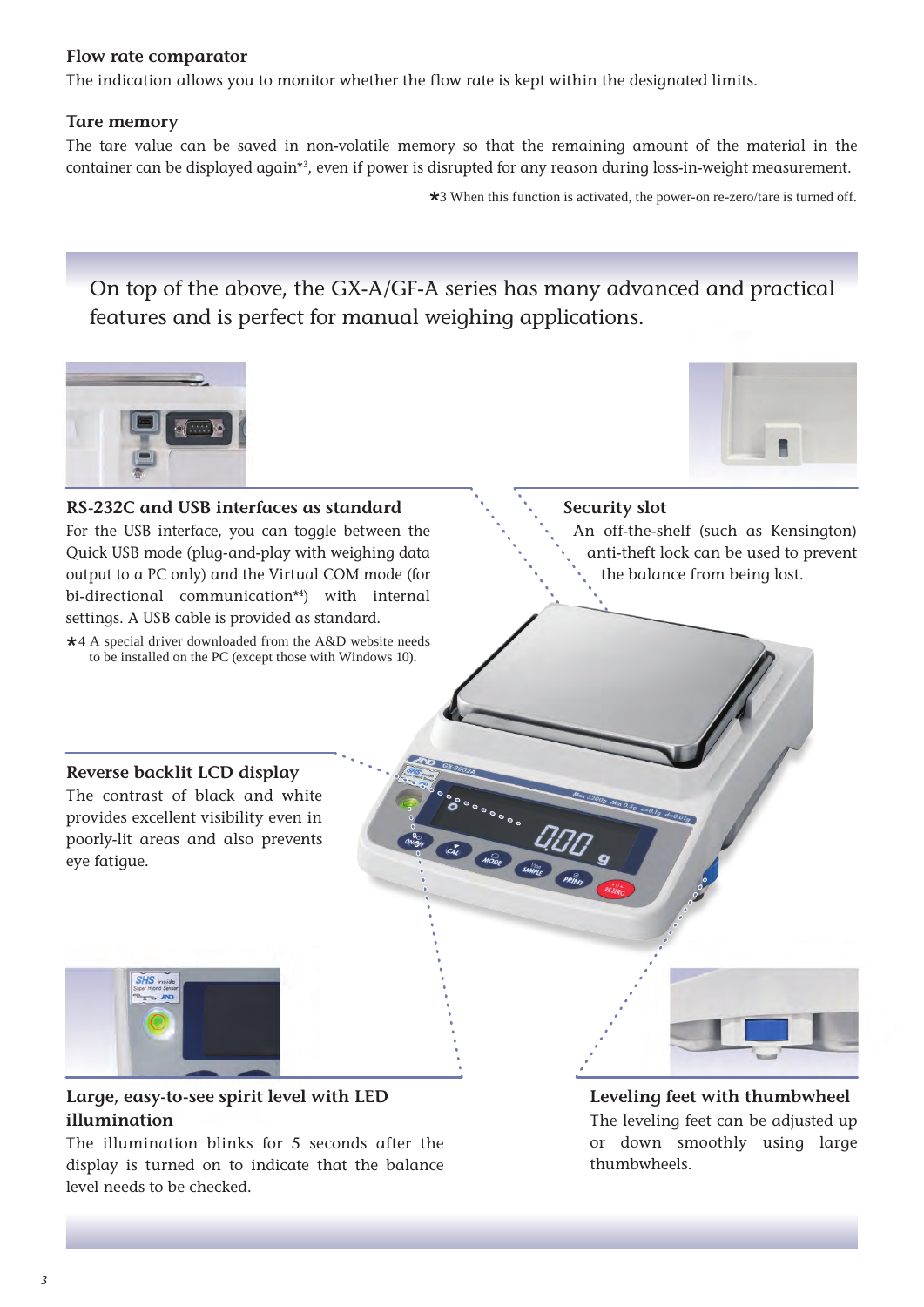# Data management, documentation and compliance

#### **Minimum weight calculation based on the APA**

From the standard deviation obtained using ECL described earlier, the GX-A/GF-A series also calculates and indicates the minimum weight at the installation location\*5 in accordance with the United States Pharmacopeia (USP) standard.

> \*5 The effects of the ambient environmental conditions on repeatability is taken into account, unlike the values shown in catalogs as "ideal" or "typical".

#### **Minimum weight alert**

To ensure that the measured sample quantity meets the minimum weight requirement, the GX-A/GF-A series can display an alert until the sample quantity reaches the value entered as the minimum weight.\*6

> $\star$ 6 It is also possible to directly use the minimum weight determined by ECL.



**Blinking minimum weight alert**

#### **User access control (UAC) and key lock for data integrity**

Use of the balance can be password-protected for authorized individuals (up to 11 including one administrator)—the administrator can perform all operations including calibration while other users can make measurements only. Moreover, upon receiving a command to disable its keys, the balance becomes operable only by sending commands from an external device such as a PC.

#### **Automatic self calibration (for the GX-A series)**

The GX-A series can be set to calibrate itself automatically using its internal weight either (1) in response to change in ambient temperature (approx. 10 ˚C) to prevent error due to sensitivity drift, (2) at a set interval time, or (3) at predetermined (up to three) times of the day. Internal calibration can also be performed any time with one key press.

#### **GLP/GMP/GCP/ISO compliant output**

For documentation requirements, the GX-A/GF-A series can output its manufacturer, model, serial number, ID number, date + time, space for signature for calibration report, calibration test report, and title & end blocks for a series of weighing results.

#### **Universal Flexi Coms (UFC)**

UFC lets you edit serial data output/printout format. With this function, label printing is also made possible by connecting the balance to a commercially-available printer\*7 , and enabling arbitrary character strings output.

> \*7 Printers that can program printing content from the strings sent through RS-232C. Please note that a cross cable is required depending on the printer.

#### **Gross/Net/Tare output**

On receiving a command or with key operation, the GX-A/GF-A series outputs the gross, net, and tare values to an external device such as a printer, PC or PLC.

#### **Statistical calculation function (SCF)**

The GX-A/GF-A series can display and output statistical calculation data including number of data, sum, maximum, minimum, range (maximum-minimum), average, standard deviation, and coefficient of variation to facilitate the analysis of measurements.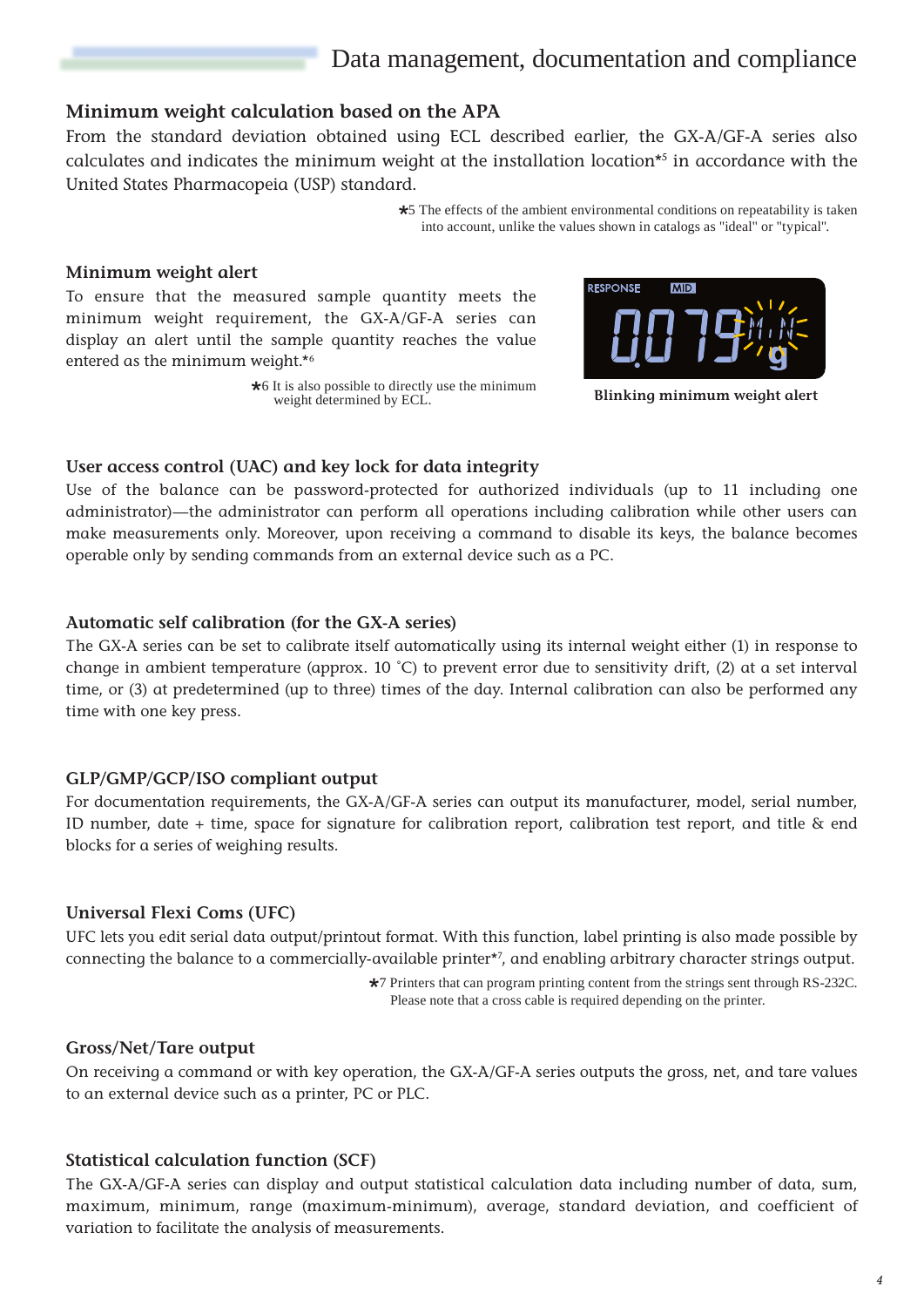| <b>Options</b>                 |                                                                                                                                                                                                                                                                   |                                                                                                                                                  |  |  |  |  |  |
|--------------------------------|-------------------------------------------------------------------------------------------------------------------------------------------------------------------------------------------------------------------------------------------------------------------|--------------------------------------------------------------------------------------------------------------------------------------------------|--|--|--|--|--|
| <b>GXA-03</b><br>$GXA-04$      | 2nd RS-232C interface*8<br>Comparator relay output/buzzer/external key input interface*8<br>Enables signaling check weighing results (5 steps) by buzzer and/or external comparator (traffic) lights. It also<br>has two jacks for separately-sold foot switches. |                                                                                                                                                  |  |  |  |  |  |
| <b>GXA-06</b>                  | Analog output interface*8<br>0-1 V, or 0.2-1 V for conversion to 4-20 mA.                                                                                                                                                                                         |                                                                                                                                                  |  |  |  |  |  |
| <b>FXi-08</b>                  | Ethernet interface*8                                                                                                                                                                                                                                              |                                                                                                                                                  |  |  |  |  |  |
| <b>GXA-09</b>                  | Built-in rechargeable battery (factory-installed/dealer option) *8<br>10 hours of charging for 14 hours of operation (the remaining battery level will be indicated on the display).<br>The balance can be used while recharging the battery.                     |                                                                                                                                                  |  |  |  |  |  |
| <b>GXA-10</b>                  | Large glass breeze break                                                                                                                                                                                                                                          |                                                                                                                                                  |  |  |  |  |  |
| $GXA-12$                       | Animal weighing pan<br>(for models of 320 g capacity or higher)<br>Use together with the animal weighing (average & hold) mode.                                                                                                                                   |                                                                                                                                                  |  |  |  |  |  |
| $GXA-13$                       | Density determination kit<br>(for the 1 mg models only)<br>Makes weighing the sample in air and in water quicker, easier<br>and more precise. The GX-A/GF-A series can then perform a<br>density calculation automatically.                                       |                                                                                                                                                  |  |  |  |  |  |
| <b>GXA-17</b>                  | Large glass breeze break with built-in fanless ionizer<br>(static eliminator)<br>The fanless ionizer can neutralize even extremely fine powders<br>without disturbance.                                                                                           |                                                                                                                                                  |  |  |  |  |  |
| <b>GXA-23-PRINT</b>            | External key input interface with the<br>AX-SW137-PRINT foot switch*8                                                                                                                                                                                             | GXA-10 Large glass breeze break<br>The glass panes disappear into the back when opening<br>the door, requiring no extra space at the rear of the |  |  |  |  |  |
|                                | <b>GXA-23-REZERO</b> External key input interface with the<br>AX-SW137-REZERO foot switch*8                                                                                                                                                                       | balance. Easily attachable/detachable.                                                                                                           |  |  |  |  |  |
| <b>GXA-23-PLUG</b><br>$GXA-24$ | External key input interface with the AX-T-314A-S plug*8<br>USB host interface (factory-installed/dealer option) *8<br>Accepts an off-the-shelf USB flash drive to save weighing results in CSV format.                                                           |                                                                                                                                                  |  |  |  |  |  |
| <b>GXA-25</b>                  | External fanless ionizer (static eliminator) *8<br>Power is supplied from the balance. Activated for a set duration with an IR sensor.                                                                                                                            |                                                                                                                                                  |  |  |  |  |  |
| <b>GXA-26</b>                  | <b>External IR switch*8</b><br>For touchless operation of print or re-zero (tare).                                                                                                                                                                                | *8 Only one of GXA-03, GXA-04, GXA-06, FXi-08, GXA-09, GXA-23-PRINT/REZERO/PLUG,                                                                 |  |  |  |  |  |
|                                | GXA-24, GXA-25 or GXA-26 can be installed.                                                                                                                                                                                                                        |                                                                                                                                                  |  |  |  |  |  |
|                                | Accessories mummummummummummum                                                                                                                                                                                                                                    |                                                                                                                                                  |  |  |  |  |  |

| <b>AD-1641</b>        | Air flow logger                        |
|-----------------------|----------------------------------------|
| <b>AD-1682</b>        | Rechargeable battery unit              |
| <b>AD-1683</b>        | Static eliminator* <sup>9</sup>        |
| <b>AD-1684A</b>       | Electrostatic field meter              |
| <b>AD-1687</b>        | Weighing environment logger            |
| <b>AD-1688</b>        | Weighing data logger                   |
| <b>AD-1689</b>        | <b>Tweezers for calibration weight</b> |
| <b>AD-1691</b>        | Weighing environment analyzer          |
| <b>AD-8127</b>        | Compact printer                        |
| <b>AD-8526</b>        | Serial/Ethernet converter              |
| <b>AD-8920A</b>       | Remote display                         |
| <b>AD-8922A</b>       | Remote controller                      |
| $AX-GXA-31$           | Main unit cover (5 pcs)                |
| <b>AX-SW137-PRINT</b> | Foot switch for print                  |
| AX-SW137-REZERO       | Foot switch for re-zero                |
| <b>AX-USB-9P</b>      | Serial/USB converter                   |



**AD-8127**



\*9 Power needs to be supplied from an AC adapter.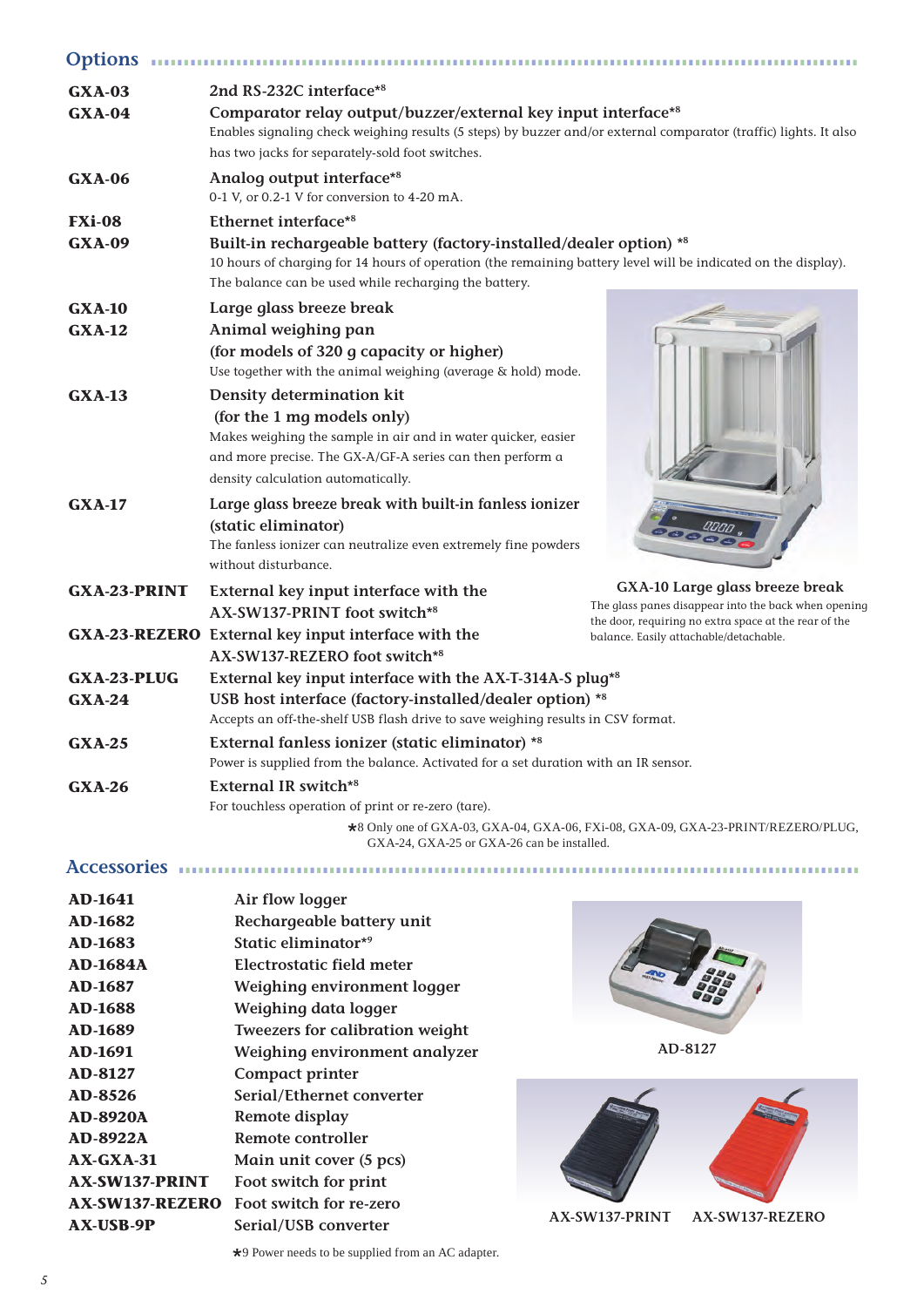# **AD-8529PC/PR-W Bluetooth converters**

Enable wireless communication between a balance/scale and a PC/printer using low-energy Bluetooth<sup>\*10</sup> (line-of-sight distance approx. 10 m when there is no radio wave interference).



# **Dimensions (mm/inches)**

**GX-203A / GX-303A / GX-403A / GX-603A / GX-1003A / GX-1603A**

**GF-123A / GF-203A / GF-303A / GF-403A / GF-603A / GF-1003A / GF-1603A**



317/12.48



160/6.3



**GX-2002A / GX-3002A / GX-4002A / GX-6002A / GX-10002A**

**GF-1202A / GF-2002A / GF-3002A / GF-4002A / GF-6002A / GF-10002A**